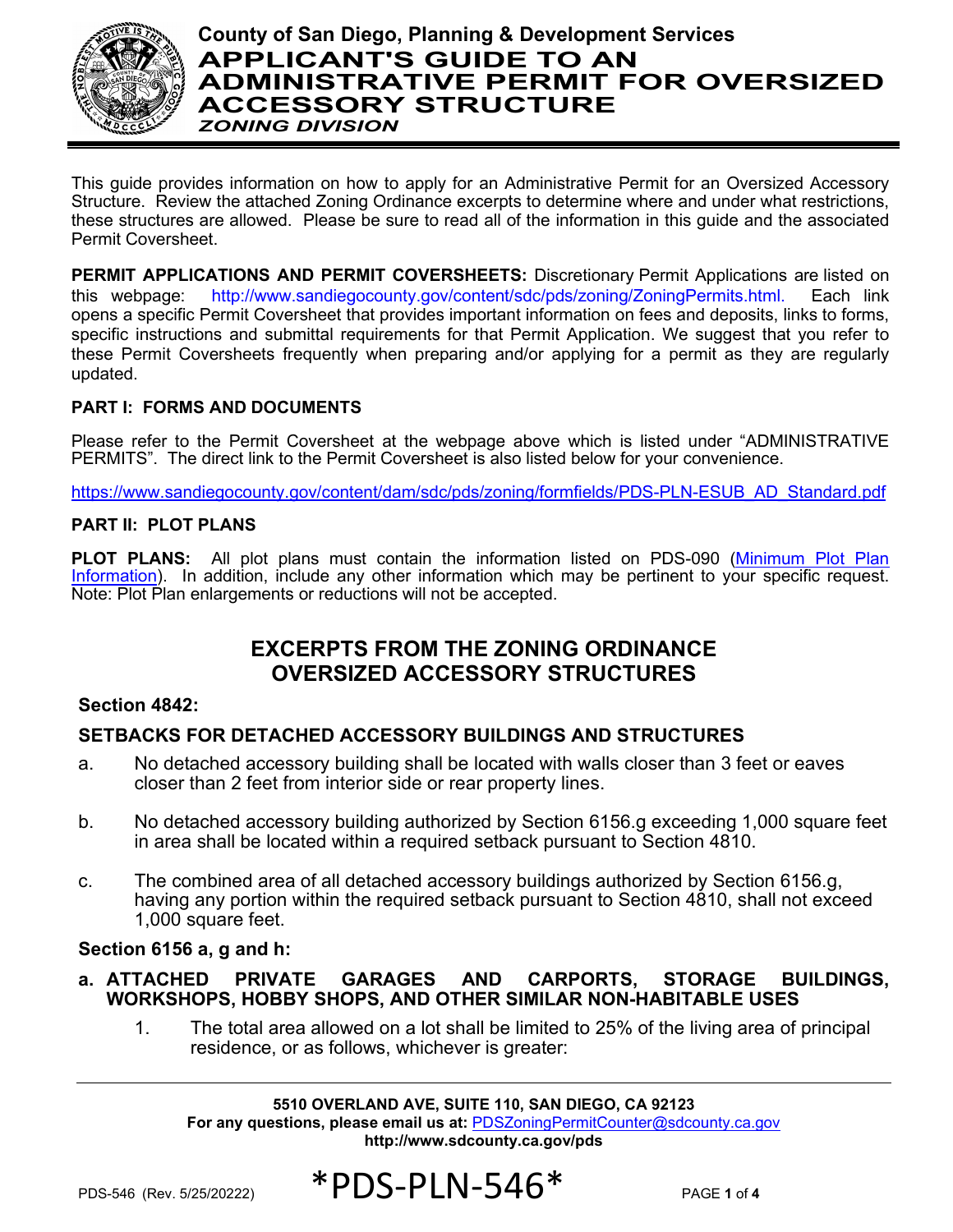

#### **County of San Diego, PDS, Zoning Division APPLICANT'S GUIDE TO AN ADMINISTRATIVE PERMIT FOR OVERSIZED ACCESSORY STRUCTURES**

*Continued*

| Lot Size (gross) | Att. Accessory Structure area |
|------------------|-------------------------------|
| $<$ 1 ac         | $1,000$ sf                    |
| 1 ac - <2 ac     | $1,500$ sf                    |
| 2 ac - $<$ 4 ac  | $2,000$ sf                    |
| 4 ac or larger   | $3,000$ sf                    |

- 2. If the portion of the structure in which the attached garage or carport is located is more than one story in height, that portion not used for the shelter or storage of vehicles shall be designed and used as an integral part of the principal residence or approved habitable use such as guest living quarters.
- 3. Additional area may be permitted by issuance of an Administrative Permit with notice provided pursuant to Section 7060c. and findings pursuant to Section 7358, subsections a. 1, 3, 5, and 6.
- 4. For properties on which more than one detached residence is allowed per legal lot pursuant to Section 4310 (not including a Second Dwelling Unit pursuant to subsection x.), the total attached garage area, based upon lot size, per a.1 above, shall be allowed for each residence.
- **g. DETACHED PRIVATE GARAGES AND CARPORTS, STORAGE BUILDINGS, WORKSHOPS, HOBBY SHOPS, BARNS, AGRICULTURAL BUILDINGS AND OTHER SIMILAR NON-HABITABLE USES (non-business purposes).** Only one electric service drop and one electric meter to serve both the main dwelling and structure allowed by this subsection will be permitted.
	- 1. The total area of all detached accessory structures shall be limited to 25% of the living area of the principal residence, or as follows, whichever is greater:

| Lot Size (gross) | Det. Accessory Structures<br>in all Res, Ag & S92 Zones<br>(formerly $6156$ .g and $6156$ .h)                                           |
|------------------|-----------------------------------------------------------------------------------------------------------------------------------------|
| < 1/2 ac         | 1,450 $sf$<br>(only in zones subject to a Residential Use<br>Regulation and in the S88 Use Regulations<br>where residential uses occur) |
| $< 1$ ac         | $2,000$ sf                                                                                                                              |
| 1 ac - <2 ac     | $3,000$ sf                                                                                                                              |
| 2 ac - $<$ 4 ac  | $4,000$ sf                                                                                                                              |
| 4 ac - $< 8$ ac  | $5,600$ sf                                                                                                                              |
| 8 ac - <12 ac    | 6,400 sf                                                                                                                                |
| 12 ac - <16 ac   | 7,200 sf                                                                                                                                |
| 16 ac or more    | $8,000$ sf                                                                                                                              |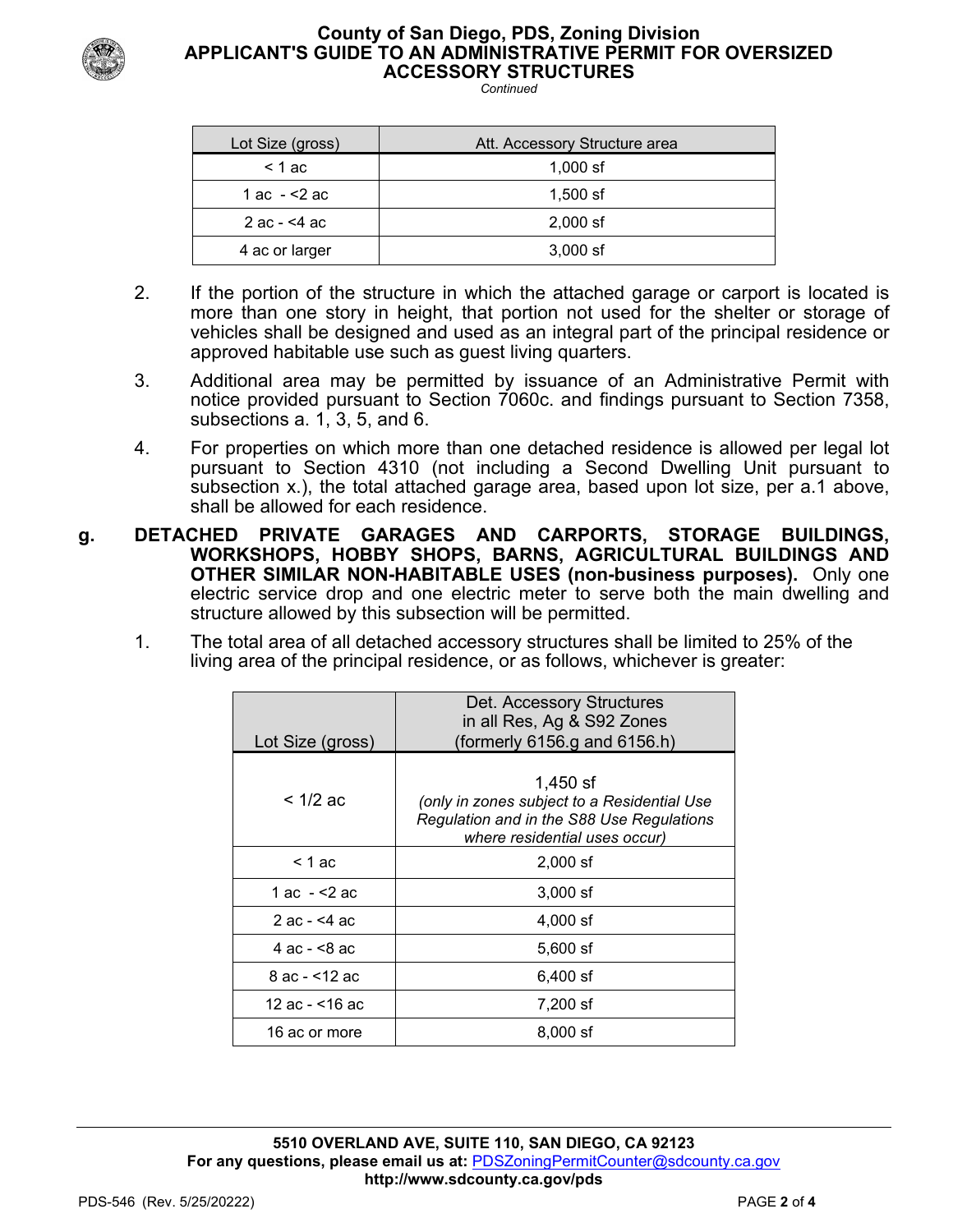

#### **County of San Diego, PDS, Zoning Division APPLICANT'S GUIDE TO AN ADMINISTRATIVE PERMIT FOR OVERSIZED ACCESSORY STRUCTURES**

*Continued*

(Note that detached accessory structures are subject to setbacks specified in Section 4842. Buildings not meeting the setback requirement of Section 4842 are limited to a combined area of 1000 square feet.)

Buildings proposed in the S88 Use Regulations shall conform to the requirements of any applicable Specific Plan.

- 2. Limited to one story not to exceed 12 feet maximum height. May have 2 stories and a height not exceeding 24 feet if the accessory structure meets the main building setbacks. If the structure is more than one story in height, that portion not used for the shelter or storage of vehicles shall be designed and used as habitable space defined by Section 6156.b or other approved use such as a guest living quarters.
- 3. Additional area, height and story may be permitted by issuance of an Administrative Permit with notice provided pursuant to Section 7060c. and findings pursuant to Section 7358, subsections a. 1, 3, 5, and 6. The Administrative Permit shall not authorize height/stories exceeding the height/story limit specified by the applicable height/story designator. The Administrative Permit shall not authorize reductions to required setbacks. Reductions to setbacks shall be subject to Section 7100, Variances.
- 4. A barn or agricultural building is not considered an animal enclosure. Therefore the animal enclosure area on a property is not included in the calculation of total barn square footage. A barn used as part of a commercial Horse Stable use is not considered an accessory structure for purposes of this section and therefore not included in or limited by this section.

# **h. BARNS AND AGRICULTURAL STORAGE BUILDINGS:** see 6156.g.

# **Section 7060c and d**

# **c. NOTICE TO PROPERTY OWNERS**

Notice to Property Owners. The applicant shall provide notice materials (as specified by the Director) with the permit application which shall be used by the Department to notify property owners within 500 feet of the exterior boundaries of the subject lot, with a minimum of 20 different owners, of the receipt of said application. Additional notification is required by subsections e., g. and h.

#### **d. PUBLIC HEARING**

A public hearing shall not be held unless the administering agency determines that such hearing would be in the best interest of the County, or if required by applicable sections of the Zoning Ordinance where a hearing is requested by the applicant or other affected person.

#### **Section 7358 a.1, 3, 5 and 6**

- **a.** That the location, size, design and operating characteristics of the proposed use will be compatible with adjacent uses, residents, buildings or structures with consideration given to:
	- 1. harmony in scale, bulk, coverage and density,
	- 2. the availability of public services,
	- 3. the harmful effect, if any, upon desirable neighborhood character,